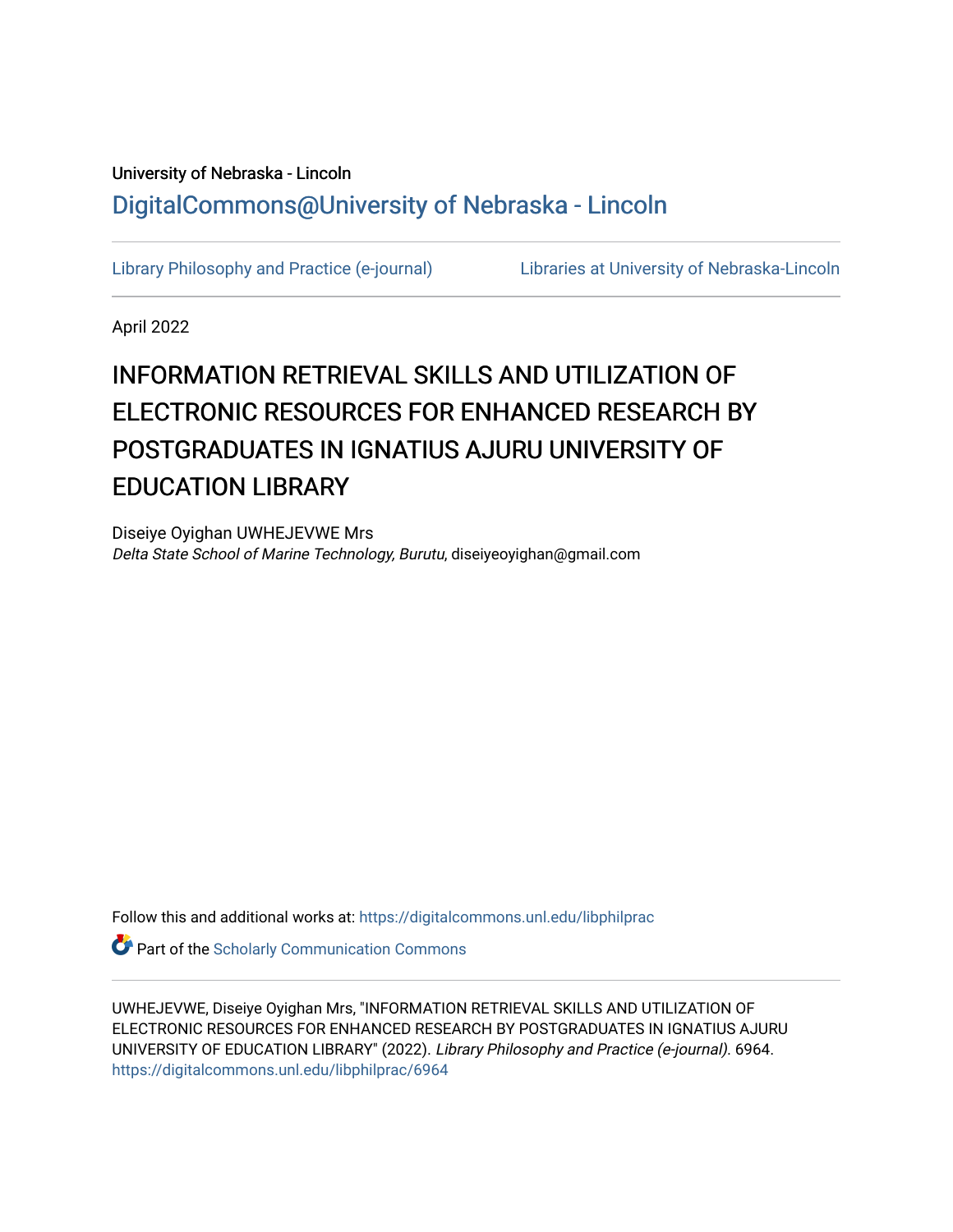# **INFORMATION RETRIEVAL SKILLS AND UTILIZATION OF ELECTRONIC RESOURCES FOR ENHANCED RESEARCH BY POSTGRADUATES IN IGNATIUS AJURU UNIVERSITY OF EDUCATION LIBRARY**

**OYIGHAN Diseiye Library Department Delta State School of Marine Technology, Burutu Delta State, Nigeria diseiyeoyighan@gmail.com**

#### **Abstract**

*The study investigated on information retrieval skills and utilization of electronic resources for enhanced research by postgraduates in Ignatius Ajuru University of Education library. The study adopted a descriptive survey design. The population of the study was limited to all postgraduate students in department of library and information science who are registered users of the library. Accidental sampling was used to sample 34 respondents, where PhDs=9, MLS=13 and PGDLs=12 respectively. Questionnaire was used to collect data. Data collected was analyzed using the descriptive statistics of arithmetic mean (X) and standard deviation (SD). The hypothesis was tested using Pearson Product-Moment Correlation Coefficient. Information literacy skills, system operational skills and strategic search skills were correlated significantly*  with postgraduates' utilization of electronic resources for research. The data showed that *there is a weak relationship between the variables, due to lack of knowledge of the three (3) skills, postgraduates do not adequately use electronic resources to retrieve information for their research work.Therefore, capacity building for both staff and postgraduate students on*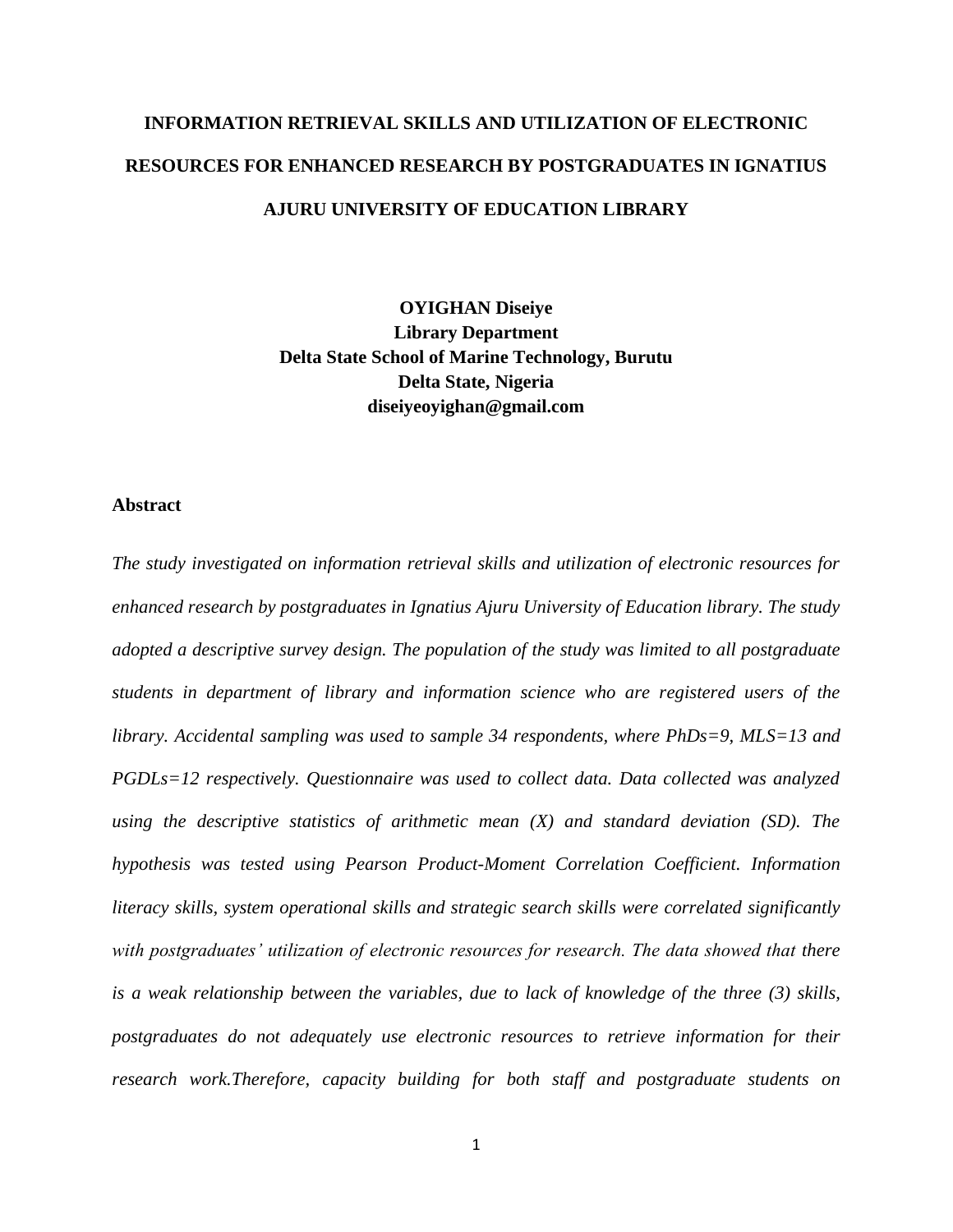*information literacy, system operation and strategic search skills should be regularly maintained in universities for optimal use of e-resources in the library.*

**Keywords**: Information retrieval skills, Use of e-resources, University library, Postgraduates

#### **Introduction**

Research is a process and the basic requirement of every student, especially at the postgraduate level in a university system, and the university library is that oracle that facilitates such process. The basic function of a university library is to conserve existing knowledge, to transmit knowledge through teaching and to create new knowledge through research (Daramola, 2016). However, they are devoted to the pursuit of knowledge and the development of manpower through the provision of information resources and services to support learning, teaching and researches within its environment (Ani&Ahiauzu, 2008). As a result of their commitment to knowledge in today's knowledge society, electronic resources now become their major collection. The reason is that electronic resources are now the bedrock of provision of accurate and timely information for better educational outcomes among university postgraduates. They aid in the retrieval of huge amount of information for teaching, learning and research within the academic communities (Adekamnbi, 2016). Owing to information explosion and the emergence of new technologies, information needed by postgraduates is now majorly found in electronic format in university libraries. These new technologies have brought an alternative way of facilitating access and retrieval of scholarly information from around the world which enhances learning, especially by postgraduates.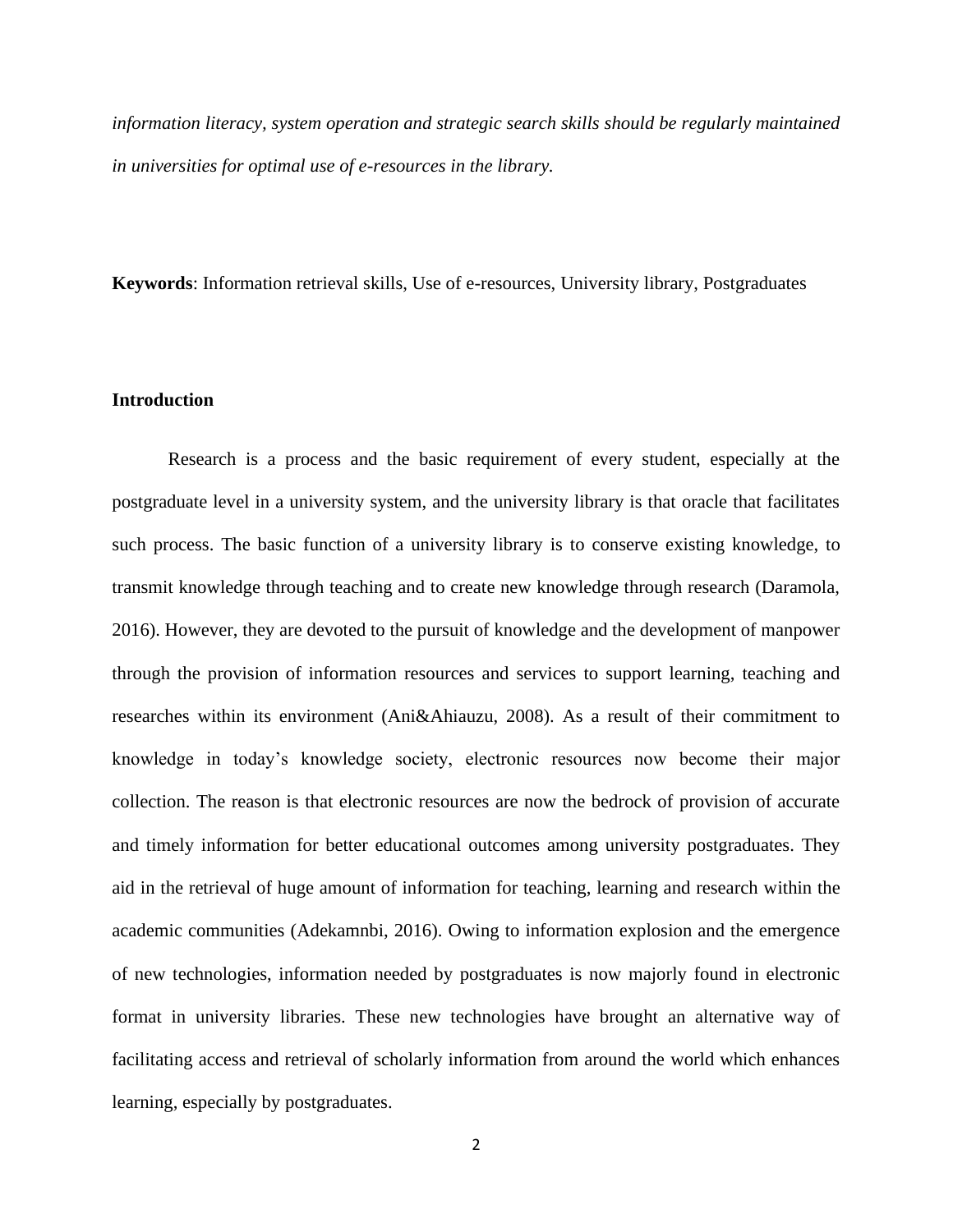In this era of competitive research and knowledge acquisition, university postgraduates now patronize their university libraries to retrieve accurate and current electronic information resources available in all subjects. Hence, the optimal use of electronic resources by postgraduates may depend on their information retrieval skills to be able to use such resources in the university library (Ekenna&Iyabo, 2013). Information retrieval skill is concerned with the knowledge of exploitation and extraction of information and other contents of documents from different information sources (Echem&Udo-Anyanwu, 2018). These skills are crucial for retrieving information in this technological era that most of the information needed for research can be retrieved from electronic sources. However, postgraduates' efforts to complement their work with electronic resources may be limited if they lack the retrieval skills. Therefore retrieval skills are necessary to selectively retrieve accurate, relevant and up-to-date information stored in electronic documents instead of all the information that may not be relevant for research (Ekenna&Iyabo, 2013).

Postgraduates with the required information retrieval skills should be able to recognize information for learning and research, differentiate between methods of evaluating and locating information stored in electronic resources. Moreover, they should be able to perform literature searches, organize and communicate the information retrieved, satisfactorily in their research work. Also, knowing what to do and when to do it are important in information retrieval for instance, for database search, Aina (2004) suggests that the students can use a single term or a combination of terms but however explained that the combination of terms may be more appropriate. Selecting an appropriate strategy can help reduce the retrieval of unrelated literature. In addition, Adesanya (2002) explains that some search strategies such as, Boolean logic, truncation and proximity features are useful for retrieval of information. Therefore, it is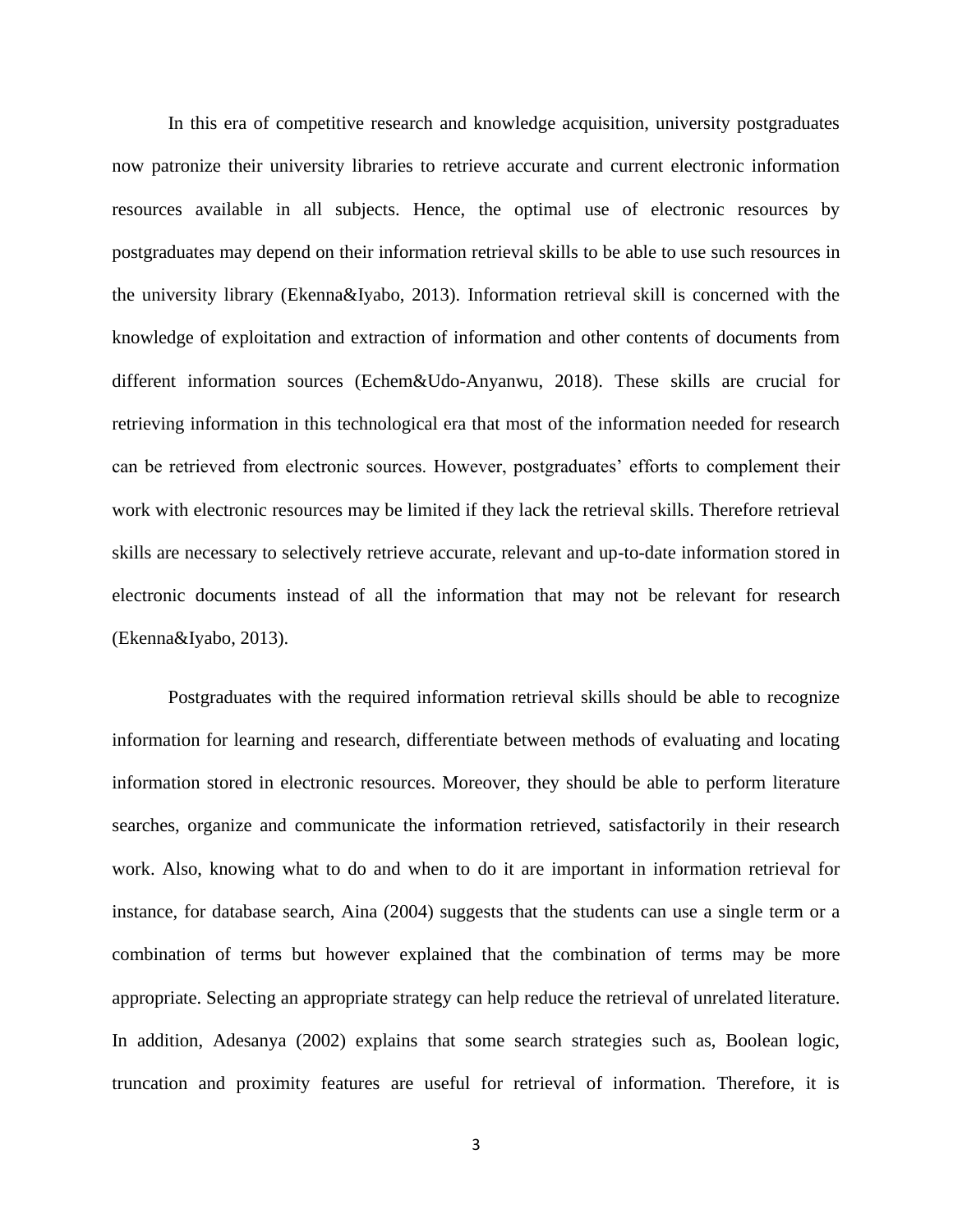important to identify the various retrieval skills necessary for accessing and retrieval electronic resources in the library and the essence of this very study.

#### **Statement of the problem**

It is widely believed that electronic information resources are major source of scholarly information for teaching, learning and research in academic environment. The provision and use of the electronic information resources have increased over time. Most academic libraries have directed budgets towards the acquisition of electronic information resources such as e-books, ejournals, information databases, etc. The optimal use of these various electronic information resource is greatly dependent on the information retrieval skills (Ekenna&Iyabo, 2013). This is because, information retrieval skills enable one to identify, access, search, and retrieve accurate information related to their information needs. A lot of researches have been conducted by Adekannbi (2016); Echem&Udo-Anyanwu (2018) and others, on how the electronic resources are used in different academic contexts by students but none has addressed or investigated on the skills influencing the retrieval of electronic resources by postgraduates in IAUE library to the best of the researcher's knowledge.

The height of the argument is fueled when compared with a recent personal observation which showed that there is poor usage statistics of electronic resources by postgraduates in the IAUE Library, due to frequent questions on how to retrieve relevant electronic information resource by the postgraduates in the library. The problem of under-utilization of electronic information resources if not solved may likely cause the librarians and the library from meeting their stipulated objectives and that of their parent institution. Therefore, the study sought to investigate the information retrieval skills and how they enhance the use of the electronic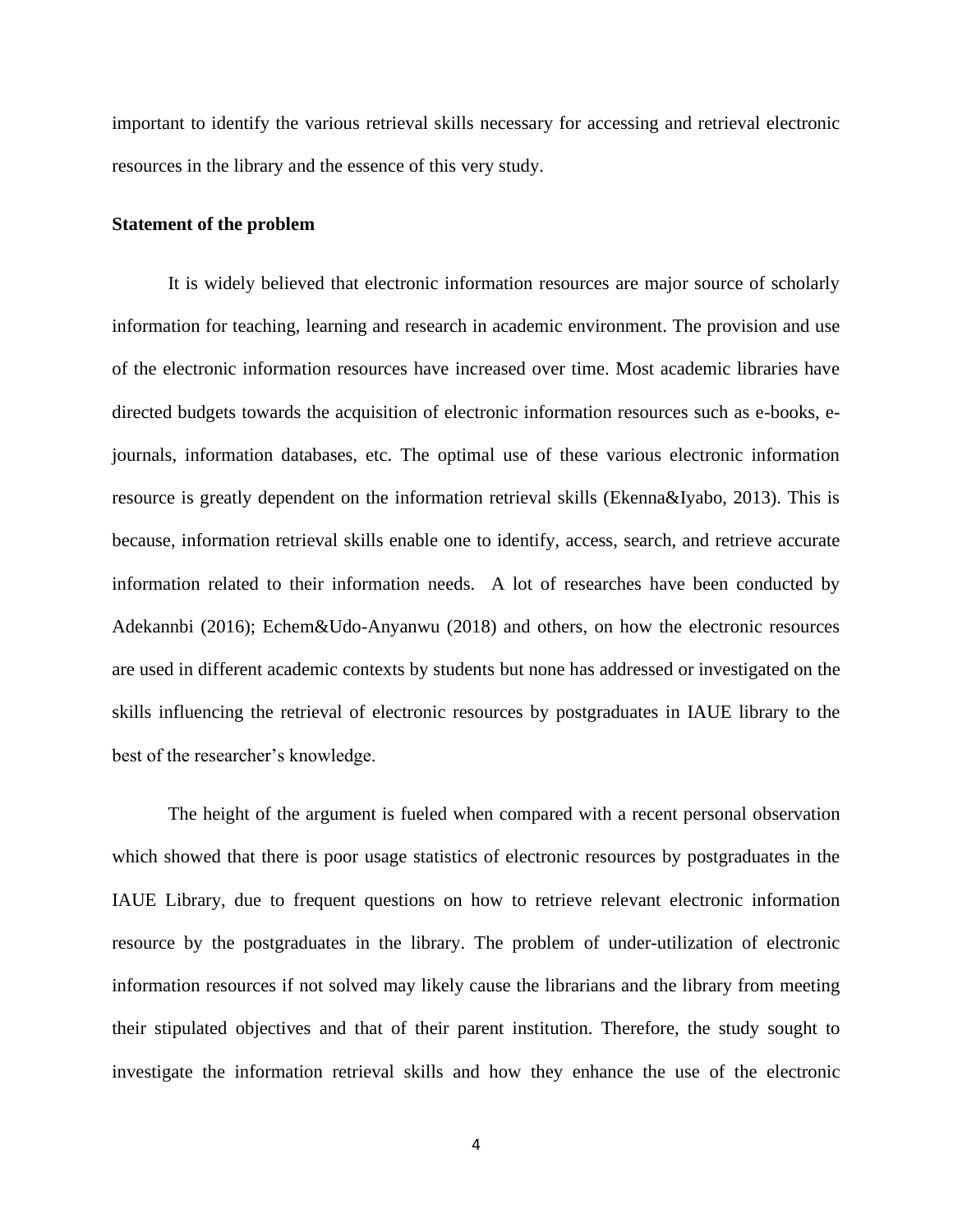information resources for enhanced research by postgraduates in IAUE Library to close the knowledge gap in literature and proffer possible solutions.

## **Objectives**

- 1. To identify the relationship between information literacy skills and use of electronic resources by postgraduates for research in IAUE Library.
- 2. To identify the relationship between systems operational skills and use of electronic resources for research by postgraduates in IAUE Library.
- 3. To identify the relationship between strategic search skills and utilization of electronic information resources for enhanced research by undergraduates in IAUE Library.

## **Research Questions**

- 1. What is the relationship between information literacy skills and use of electronic resources by postgraduates for research in IAUE Library?
- 2. What is the relationship between systems operational skills and use of electronic resources for research by postgraduates in IAUE Library?
- 3. What is the relationship between strategic search skills and utilization of electronic information resources for enhanced research by undergraduates in IAUE Library?

#### **Hypothesis**

Ho1 There is no significant relationship between retrieval skills (information literacy, system operational and strategic search) and utilization of electronic information resources for enhanced research by postgraduates.

#### **Scope**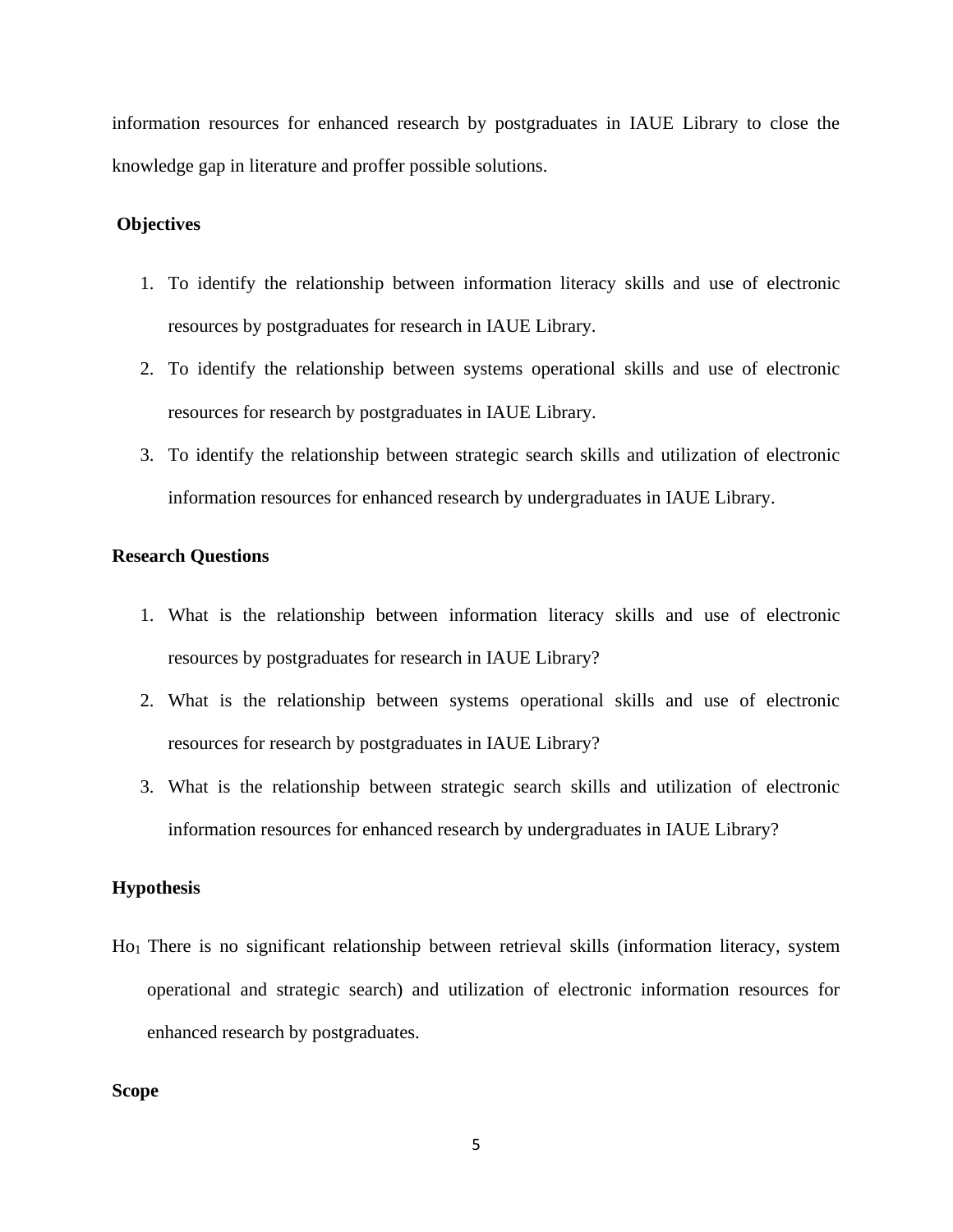The study focuses on information retrieval skills and the utilization of electronic information resources for enhanced research by postgraduates in IAUE library, Port Harcourt. However, it is at the researcher's will to limit the study to Library and information science postgraduates in IAUE library only.

#### **Literature review**

The branch of the university responsible for acquisition, organization, preservation and dissemination of its information resources to its users is the university library. Electronic information resources formed the important aspect of it resources for the academic community as they enable users to access up-to- date information for research in the right format without wasting much time (Adekamnbi, 2016). Abubakar&Adetimirin (2015) defined electronic resources as information sources that are available and can be accessed electronically through such computer networked facilities as online library catalogues, internet and the World Wide Web (WWW) databases. The electronic resources could either be subscribed to or be digitized in-house. Kwaghgaetal (2019) categorized e-resources used for research to include e-books, ejournals, online databases such as AGORA (access to global Online research in Agriculture), HINARI (Health internetwork Access to research initiative), EBSCO-HOST (e-conten–Mukltidisciplinary coverage), ARBI on the Environment), TEEAL (the essential Electronic Agriculture Library) and JSTOR (journal storage), Online Compact Disc Read Only Memory (CD-ROM), online public access catalogue (OPAC) as well as internet resources. Kwafoaetal (2014) posited that availability of e-resources does not necessarily illicit utilization. This means that the responsibility of university libraries is not only to provide e-resources but also to provide necessary of skills for their access and retrieval which are demanded for this information age through such programme like use of library and study skills.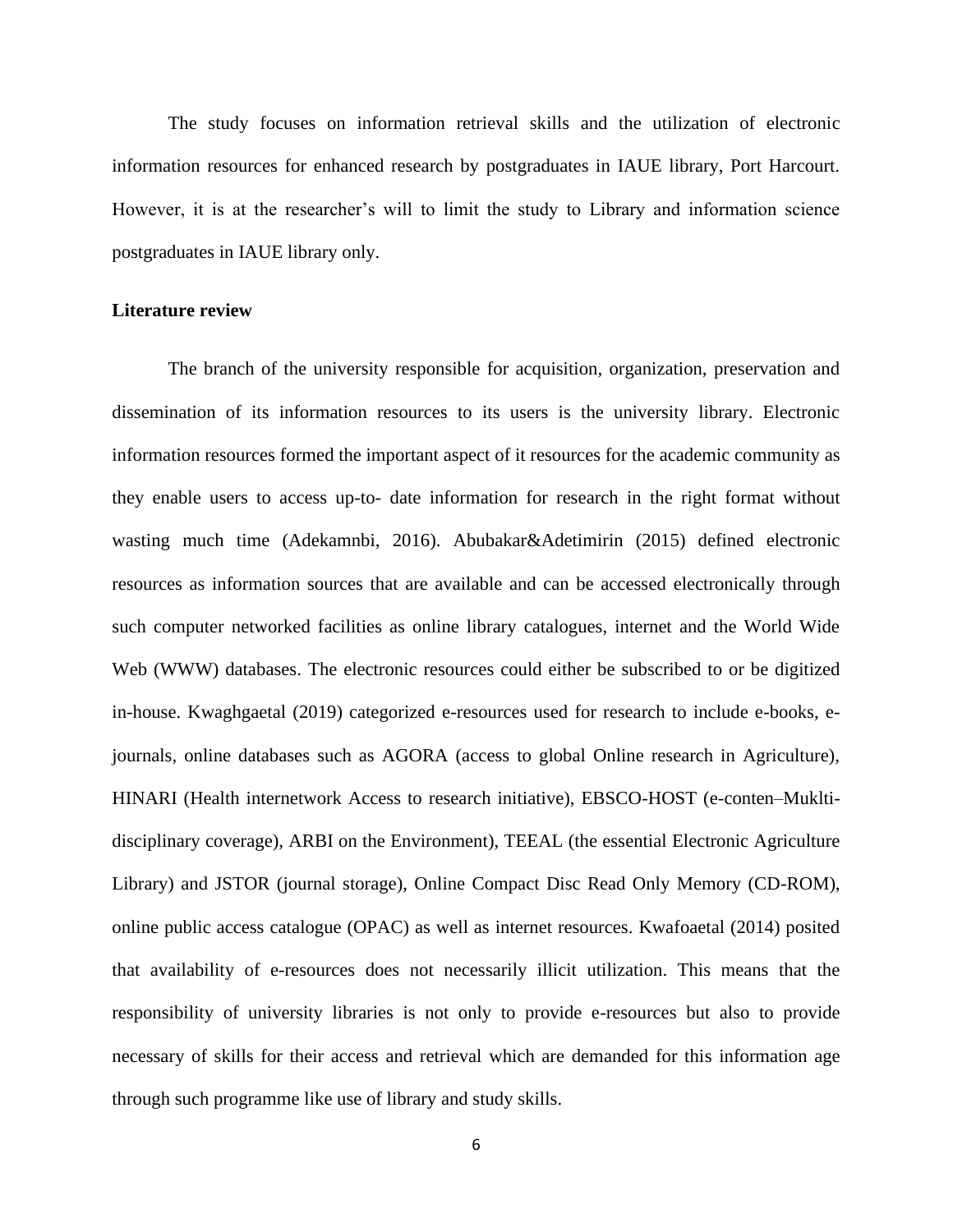Information retrieval is concerned with the process of selecting information from storage devices or carriers. This process is dependent in physical mechanism in library collections and or computers/technologies information system designs (Afebende&Nna-Etuk, 2019).Information retrieval skills is defined as the ability and competence to find information in such a way that non-relevant data are excluded while relevant information is found (Fordjouretal, 2010). Information retrieval skills are crucial for retrieving information because the resources in electronic formats have to be retrieved through electronic devices such as the use of computers, ipad and smart phones which required certain skills. Ekenna&Iyabo (2013) identified the skills to include: Informational, operational, and strategic retrieval skills. The informational skills include those needed to navigate, select the appropriate information, evaluate the information and re-use information. These skills entail being able to handle the changing contents of computer and information sources and knowing where and how to look for the resources. The Operational retrieval skill is the ability to exhibit some level of competence in the use of computers and the network connections is very crucial for information retrieval. Therefore, students are expected to have frequent interactions with the systems' hardware and software to enhance competences required for information retrieval. The Strategic retrieval skill assists in improvement of search skills. To Chu & Law (2008), students' improvement in search skills could speed up the whole information search process and equally contribute to a more effective and comprehensive search.

Adesanya (2002) identified some search and retrieval strategies such as, Boolean logic, truncation and proximity features can also be useful in retrieving information. The Boolean Operators are simple words (AND, OR, NOT or AND NOT) used as conjunctions to combine or exclude keywords in a search, resulting in more focused and productive results. This should save time and effort by eliminating inappropriate hits that must be scanned before discarding. Using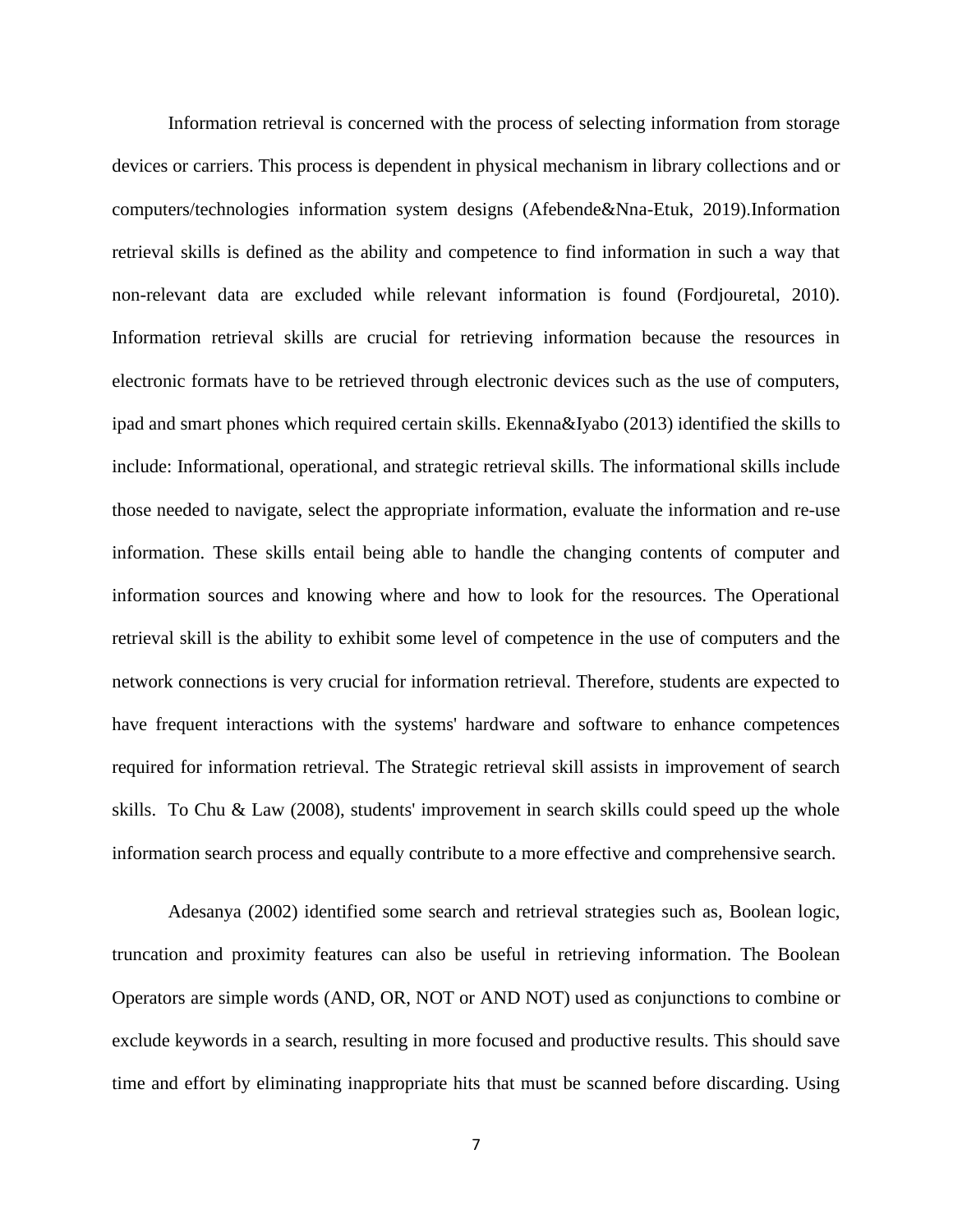these operators can greatly reduce or expand the amount of records returned. Boolean operators are useful in saving time by focusing searches for more 'on-target' results that are more appropriate to your needs, eliminating unsuitable or inappropriate. Each search engine or database collection uses Boolean operators in a slightly different way or may require the operator be typed in capitals or have special punctuation. The specific phrasing will be found in either the guide to the specific database found in Research Resources or the search engine's help screens. The proximity operators (with, near and others) can also help you in searching s (http://library.alliant.edu).

University students have often experienced challenges in searching and retrieving electronic information effectively since information in electronic forms can only be used if students possess the skills to retrieve the exact information needed for their learning and research purposes (Adekannbi, 2016). Moreover, the problem still persist as students who are able to retrieve some information end up getting more information which is not relevant to what they want and at times they do not get the desired information due to information overload (Fordjouretal, 2010). Also, it was revealed that insufficient electricity, technical problems, poor/inadequate orientation of students, poor internet connection, lack of technical-know-how on part of personnel and poor personnel relation are challenges hindering effective utilization of electronic resources by students in Benue state University library (Kwaghgaetal, 2019). Therefore, information environment of today requires basic knowledge and understanding of the basic information retrieval system to facilitate access, retrieval and use of information. Therefore, it has become compelling to equip users with knowledge about tools available to them in order to assist them explore opportunities provided in a new information environment (Afebende&Nna-Etuk, 2019).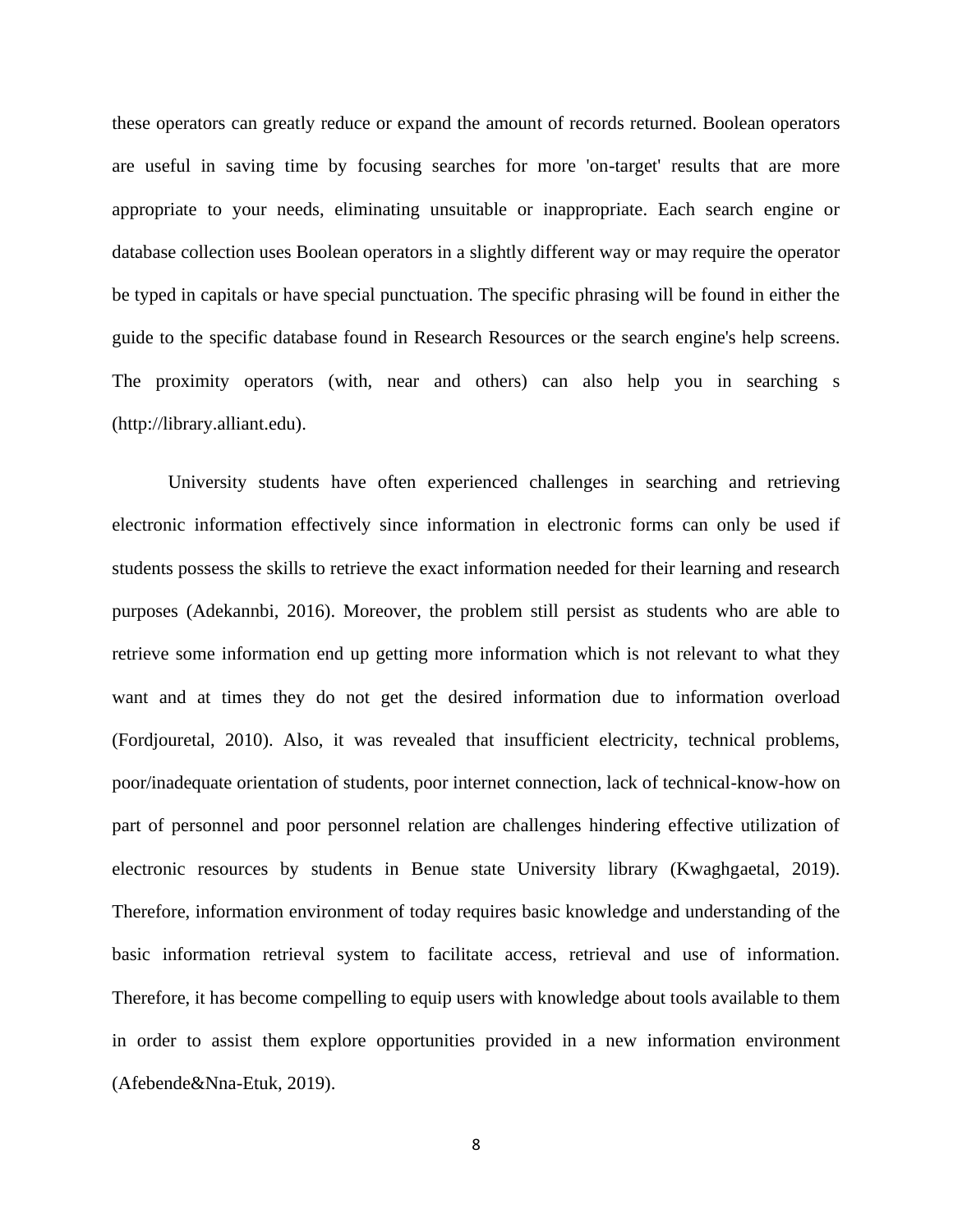#### **Methodology**

The study examined information retrieval skills and utilization of electronic resources for enhanced research by postgraduates in Ignatius Ajuru University of Education library. The study adopted a descriptive survey design. The population of the study comprised all postgraduates in department of library and information science who are registered users of the library. Accidental sampling was used to sample 34 respondents, where PhDs=9, MLS=13 and PGDLs=12 respectively. The instrument used was a 4 point Likert-type scale Questionnaire divided into sections A and B. Section A sought demographic information while section B elicit on the research data. Data collected was analyzed using the descriptive statistics of arithmetic mean (X) and standard deviation (SD). The decision rule for the mean was calculated at  $4+3+2+1/4 =$ 2.5. Therefore, responses from section B question with mean scores above 2.5 were rated positive while those below were rated negative. The hypothesis was tested using Pearson Product-Moment Correlation Coefficient.

#### **Analysis and Discussion of findings**

#### *Table 1: Information literacy skills anduse of electronic for research*

The respondents were asked the relationship between information literacy skills and use of electronic information resources for research in IAUE library.

| Information literacy skills and use of e-resources for $\bar{x}$    |           | 土    | <b>Decision</b> |
|---------------------------------------------------------------------|-----------|------|-----------------|
| research                                                            |           |      |                 |
| Helps me in locating information in e-resources                     | 3.15      | .845 | Accept          |
| Helps in understanding terminologies used in e-databases.           | 3.05 .872 |      | Accept          |
| Helps to identify the required electronic information resource 3.84 |           | .951 | Accept          |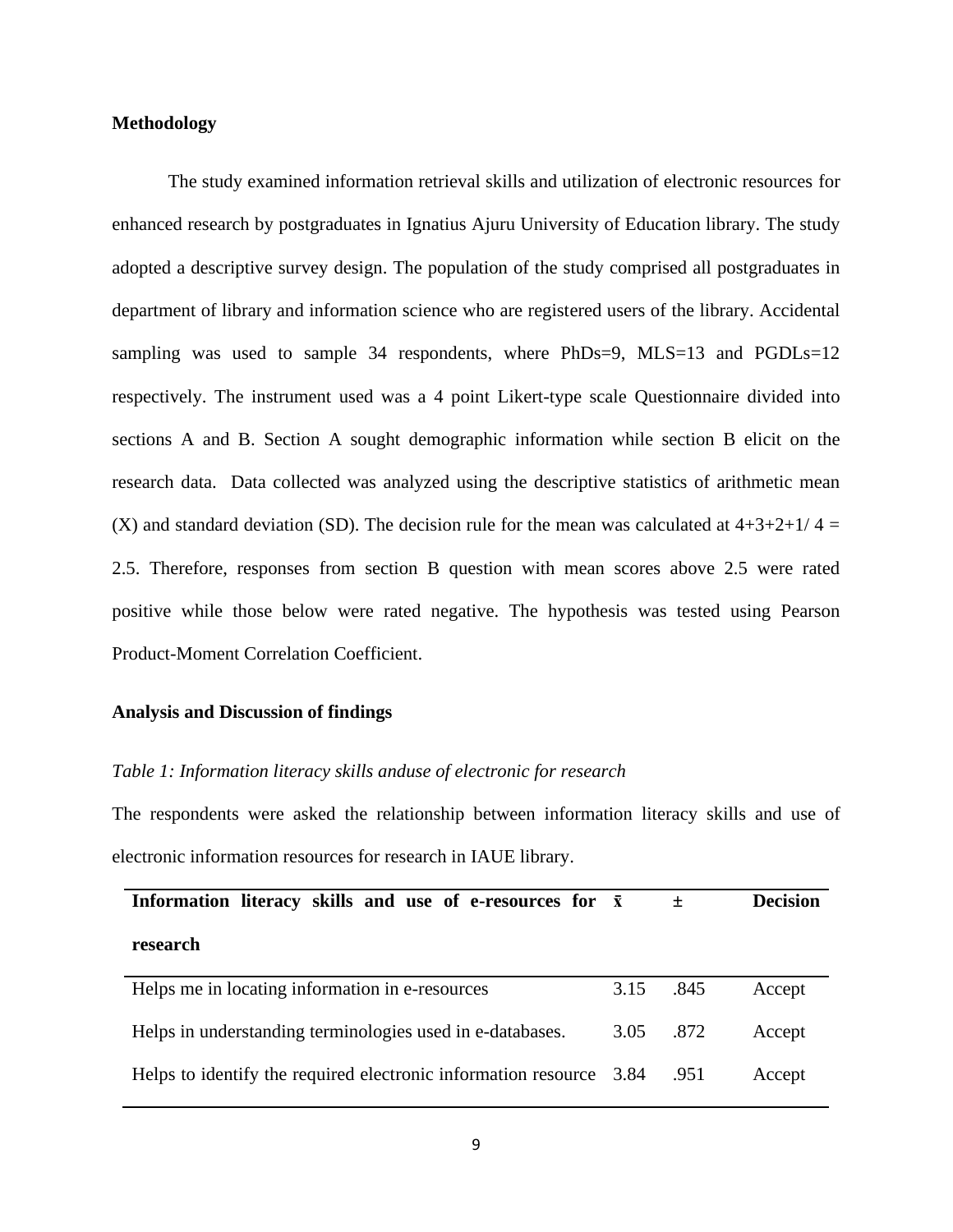in the library collection.

| Helps me to select the required e-resources in library | 2.73 .791 | Accept |
|--------------------------------------------------------|-----------|--------|
| Helps to evaluate needed e-resources for use           | 3.74 .962 | Accept |

Table 1 above shows the representation of the relationship between information literacy skills and use of electronic information resources for research by postgraduates in IAUE library. According to the respondents, skills on information literacy helps to identify the required electronic information resources in the library collection  $(\bar{x}=3.84)$ ; evaluate needed e-resources for use ( $\bar{x}$ =3.74); locate electronic information resources ( $\bar{x}$ =3.15); understanding terminologies used in **e-**databases ( $\bar{x}$ =3.05); and select the required e-resources in library ( $\bar{x}$ =2.73). The study [Kinengyere](https://www.researchgate.net/profile/Alison-Kinengyere) (2007) also supported that information literacy skills are very vital in influencing the utilization of e‐resources in the library.

#### *Table 2: System operational skills and use of electronic for research*

The respondents were asked the relationship between system operational skills and use of electronic information resources for research by Postgraduates in IAUE library.

| System operational skills and use of e-resources for $\bar{x}$         |      | $\pm$ | <b>Decision</b> |
|------------------------------------------------------------------------|------|-------|-----------------|
| research                                                               |      |       |                 |
| Knowledge of mouse helps me use e-resources in the library             | 3.75 | .845  | Accept          |
| Knowledge of keyboard helps me use e-resources in the 3.45             |      | .872  | Accept          |
| library                                                                |      |       |                 |
| Opying information into storage device such as flash drive 3.24 .951   |      |       | Accept          |
| and diskette helps me use e-resources                                  |      |       |                 |
| Downloading of e-files from online databases helps me use e- 2.93 .791 |      |       | Accept          |
| resources                                                              |      |       |                 |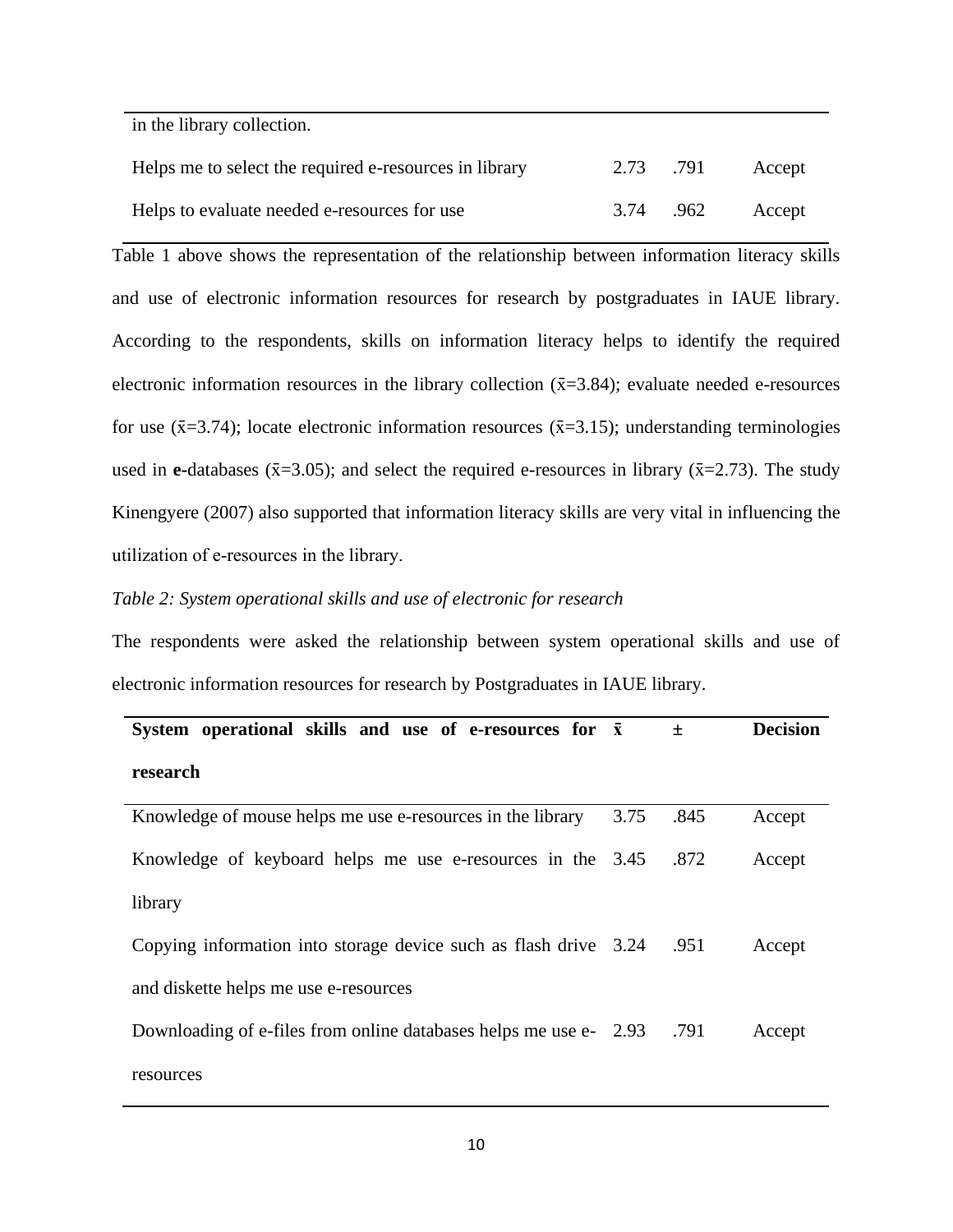| Knowledge of web navigation helps me use e-resources | 3.84 .962 | Accept |
|------------------------------------------------------|-----------|--------|
|                                                      |           |        |

Table 2 above shows the relationship between system operational skills and use of electronic information resources for research by Postgraduates in IAUE library. The respondents admitted that skill on the use of mouse helps to use e-resources in the library  $(\bar{x}=3.75)$ ; skill on the use of keyboard helps to use e-resources in the library  $(\bar{x}=3.45)$ ; knowledge of copying information into flash drive and diskette helps to use e-resources  $(\bar{x}=3.24)$ ; knowledge of downloading e-files from online databases helps to use e-resources  $(\bar{x}=2.93)$ ; and the knowledge of web navigation helps to use e-resources  $(\bar{x}=3.84)$ . This result also corroborated with an earlier study byEkenna&Iyabo (2013) on information retrieval skills and use of library electronic resources by University students in Nigeria. Therefore, the students should have frequent interactions with the systems' hardware and software to enhance their required competences for information retrieval. *Table 3: Strategic search skills and use of electronic for research* 

The respondents were asked the relationship between strategic search skillsand use of electronic information resources for research by Postgraduates in IAUE library.

| Strategic search skills and use of e-resources for research $\bar{x}$     | $\pm$ | <b>Decision</b> |
|---------------------------------------------------------------------------|-------|-----------------|
| Knowledge of booleansearch operators (OR, AND, NOT) 3.55                  | .845  | Accept          |
| enhance the retrieval $\&$ use of e-journals in my library                |       |                 |
| Knowledge of truncation search techniques $(\$, *, +)$ increase 3.35 .872 |       | Accept          |
| the use of e-thesis in my library                                         |       |                 |
| Knowledge of search engines (Yahoo, Google, Alta Visa& 3.24 .951          |       | Accept          |
| Google scholar etc) enhance the use of e-databases in my                  |       |                 |
| library                                                                   |       |                 |
| Combination of two-terms search helps me retrieve & use e- $3.03$ .791    |       | Accept          |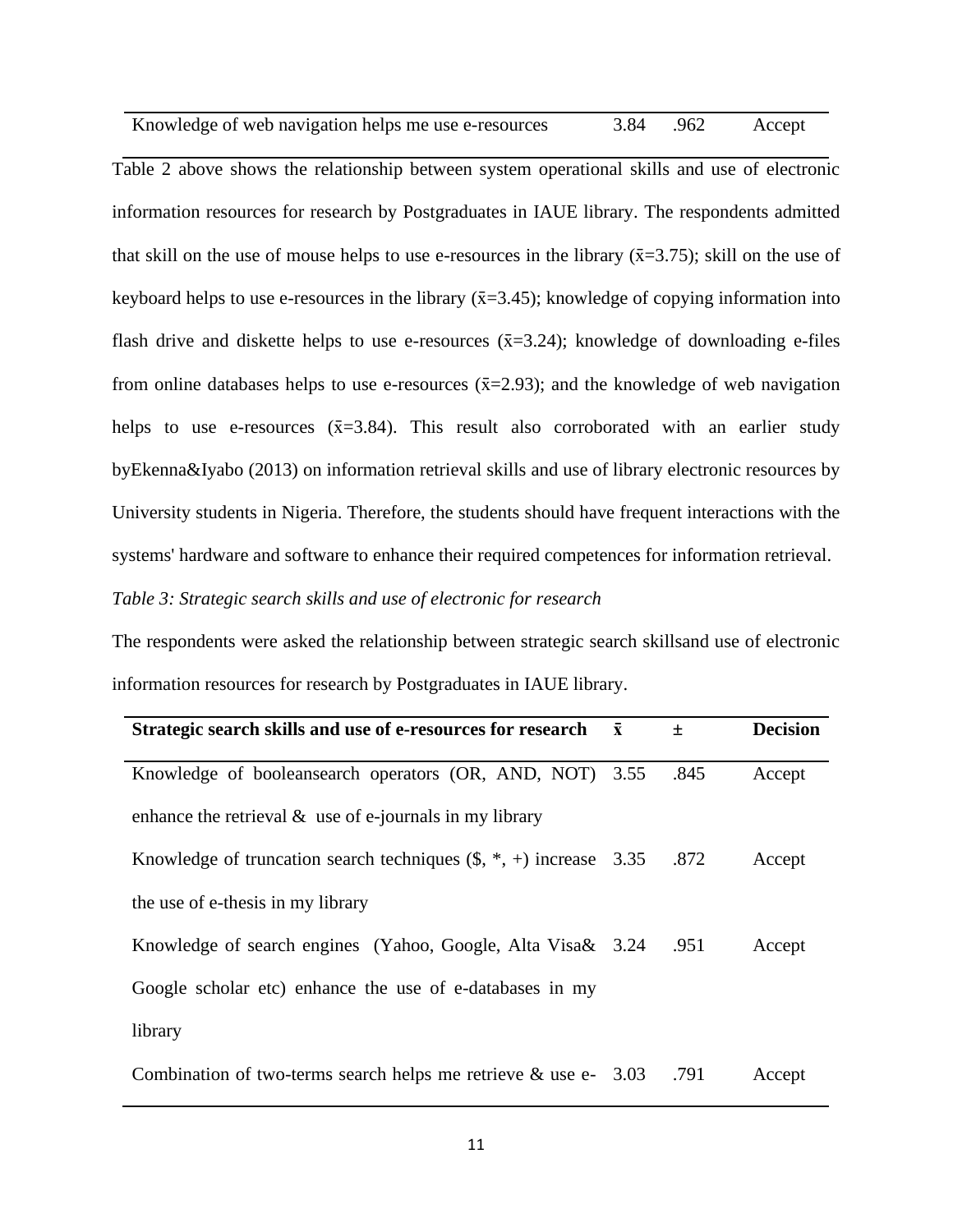#### resources

Searching by title, author, &subject enhance the use of eresources in my library 3.15 .805 Accept

Table 3 shows the relationship between strategic search skillsand use of electronic information resources for research by Postgraduates in IAUE library. According to the respondents as represented in the table, knowledge of boolean search operators enhance the retrieval & use of ejournals in the library  $(\bar{x}=3.55)$ ; followed by knowledge of truncation search techniques  $(\bar{x}=3.35)$ ; search engines ( $\bar{x}=3.24$ ); use of two-terms search combination ( $\bar{x}=3.03$ ); and Searching by title, author, & subject also enhance the use of e-resources in the library ( $\bar{x}$ =3.15). Therefore, it shows that strategic skills enhance the use of e-resources. Ekenna&Iyabo (2013) also possit in their study that the knowledge of these strategic search skills is relevant in the retrieval and use of e-resources for the purpose of research by students in tertiary institutions.

**Table 5: Ho1**: There is no significant relationship between retrieval skills (information literacy, system operational and strategic search) and utilization of electronic information resources for enhanced research by postgraduates.

**Table5: Pearson correlation ofinformation literacy, system operational and strategic search skills and Use of electronic resources.**

| <b>Variable</b>                 | N  | <b>Mean</b> | <b>Std. Dev</b> | <b>r</b> | Df | <b>Sig</b> | <b>Remark</b> |
|---------------------------------|----|-------------|-----------------|----------|----|------------|---------------|
| Inf. Literacy.<br><b>Skills</b> | 34 | 11.07       | 3.64            | 0.242    | 33 | $0.000*$   | Significant   |
| Syst. Oper.<br><b>Skills</b>    | 34 | 10.13       | 3.96            | 0.214    | 33 | $0.000*$   | Significant   |
| Strat. Search<br><b>Skills</b>  | 34 | 9.08        | 3.54            | 0.353    | 33 | $0.000*$   | Significant   |

\*Significant at  $p < .05$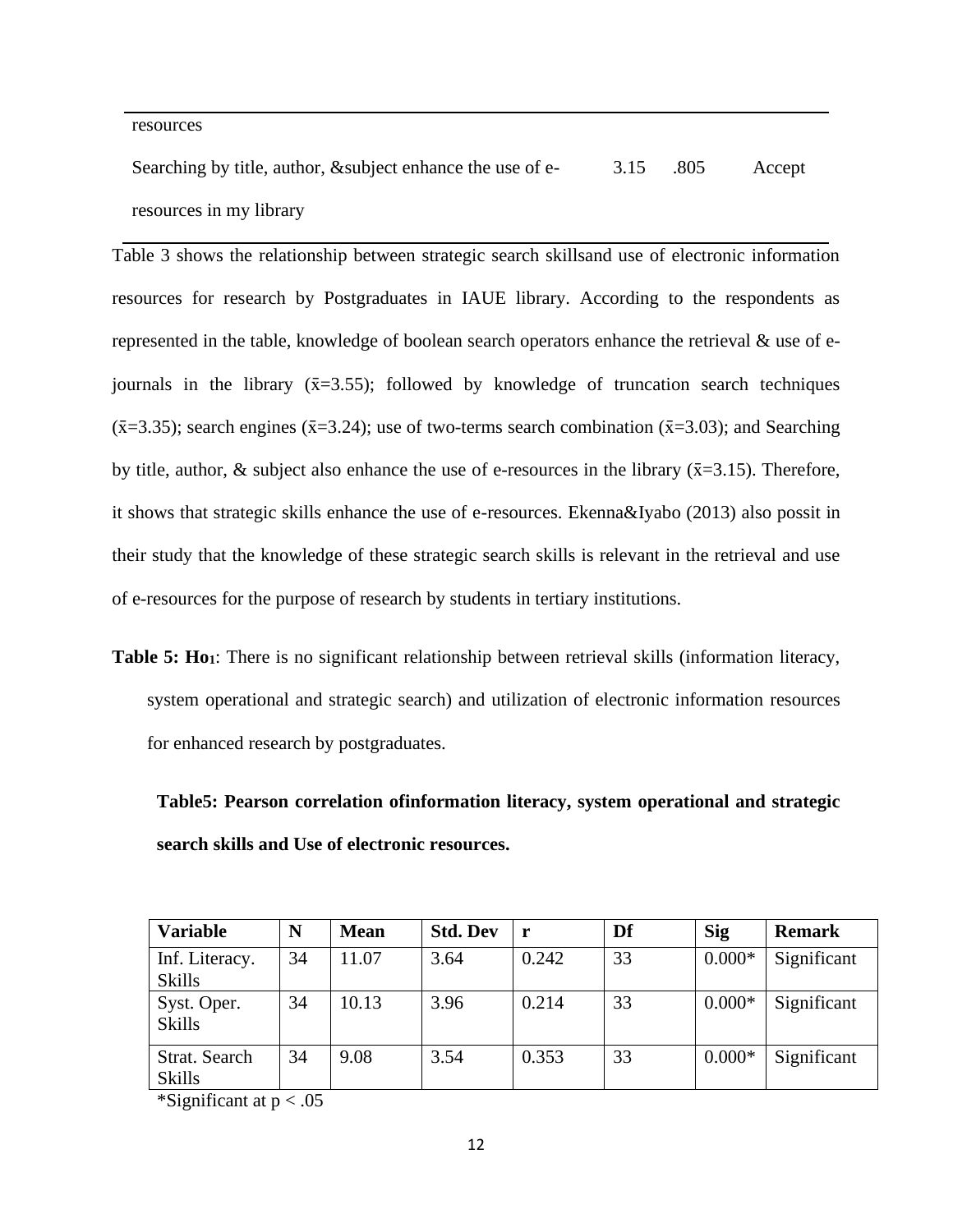It is assumed that there is no significant relationship between retrieval skills and postgraduate's use of electronic resources in IAUE library. The study attempted to find out the strength of the assumption. It was found, as presented in table 5, that there is a relationship between a. Information literacy skills, b. system operational skills, c. Strategic search skills and postgraduates' use of electronic resources in IAUE library. The study found that the relationship between respondents' information literacy skills and use of electronic resources was positive, weak and significant ( $r=0.242$ ;  $p<.05$ ), which means that it did not have a high significance. This implies that if respondents' information literacy skills improve their use of electronic resources in IAUE library will also improve. Hence, 1a is rejected. Therefore, there is significant relationship between information literacy skills and postgraduates' use of electronic resources. System operational skills also, have weak, positive and significant relationship with respondents' use of electronic resources (r=0.214; p<.05) however, it is not a very strong significance. This means that as system operational skills improve, use of electronic resources also improves. Therefore, the null hypothesis for 1b is rejected because the table indicated that there is significant relationship between system operational skills and postgraduates' use of electronic resources. Furthermore, strategic search skills of respondents have a slightly weak, positive and significant relationship with use of electronic resources ( $r=0.353$ ;  $p<.05$ ). 1cis hereby rejected. This implies that increase in the strategic search skills of respondents would lead to a corresponding increase in their use of electronic resources. This means that there is significant relationship between strategic search skills and postgraduates' use of electronic resources in IAUE library. The null hypothesis is therefore rejected.

The findings of the hypotheses revealed that information literacy skills, system operational skills and strategic search skills had positive, weak and significant relationship with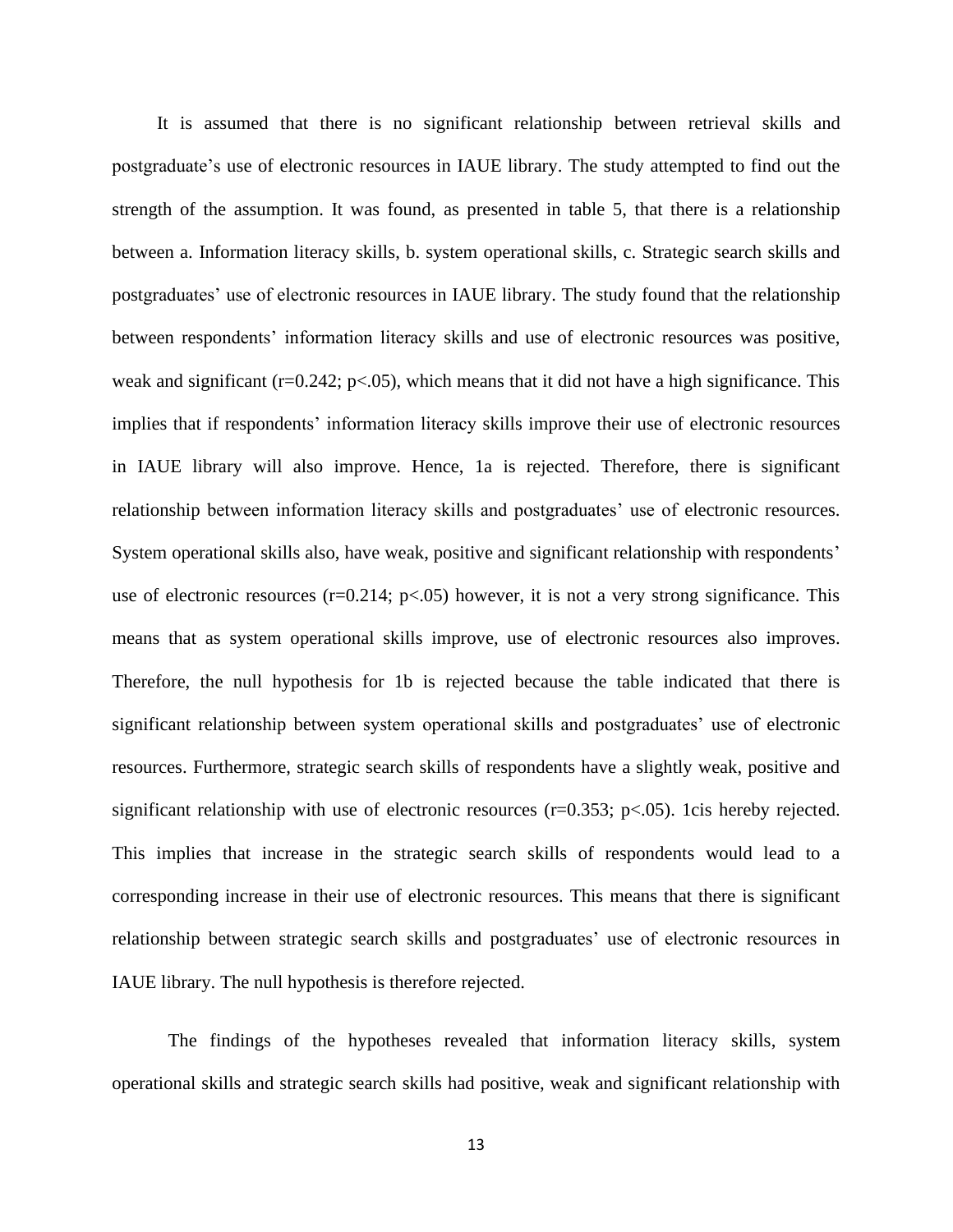use of electronic resources. This means that though the three retrieval skills had weak relationship with use of electronic resources, they would still be helpful for the use oferesourcesif they are joined together. But, the implication may be that postgraduates lack the knowledge of the three information retrieval skills and their relevance in learning and research.

#### **Conclusion and recommendations**

In conclusion, information retrieval skills are very vital for the utilization of e-resources for research among postgraduates in a university library. There are several types of e-resources available for use in the library such as e-books, e-journals, e-thesis, online-database, world-wideweb, proquest, search engines, and WPAC. The three (3) skills required to use the e-resources include: information literacy skills, system operational skills and strategic search skills. But, it is evidentthat due to lack of the three (3) skills, postgraduates in the IAUE library cannot adequately use the library electronic resources to retrieve information for their work. This is because,if the three (3) skills are joined together in training, there would be a high retrieval of eresources. Therefore, capacity building for both staff and postgraduate students on information literacy, system operationand strategic search skills should be regularly maintained in universities for optimal use of e-resources in the library.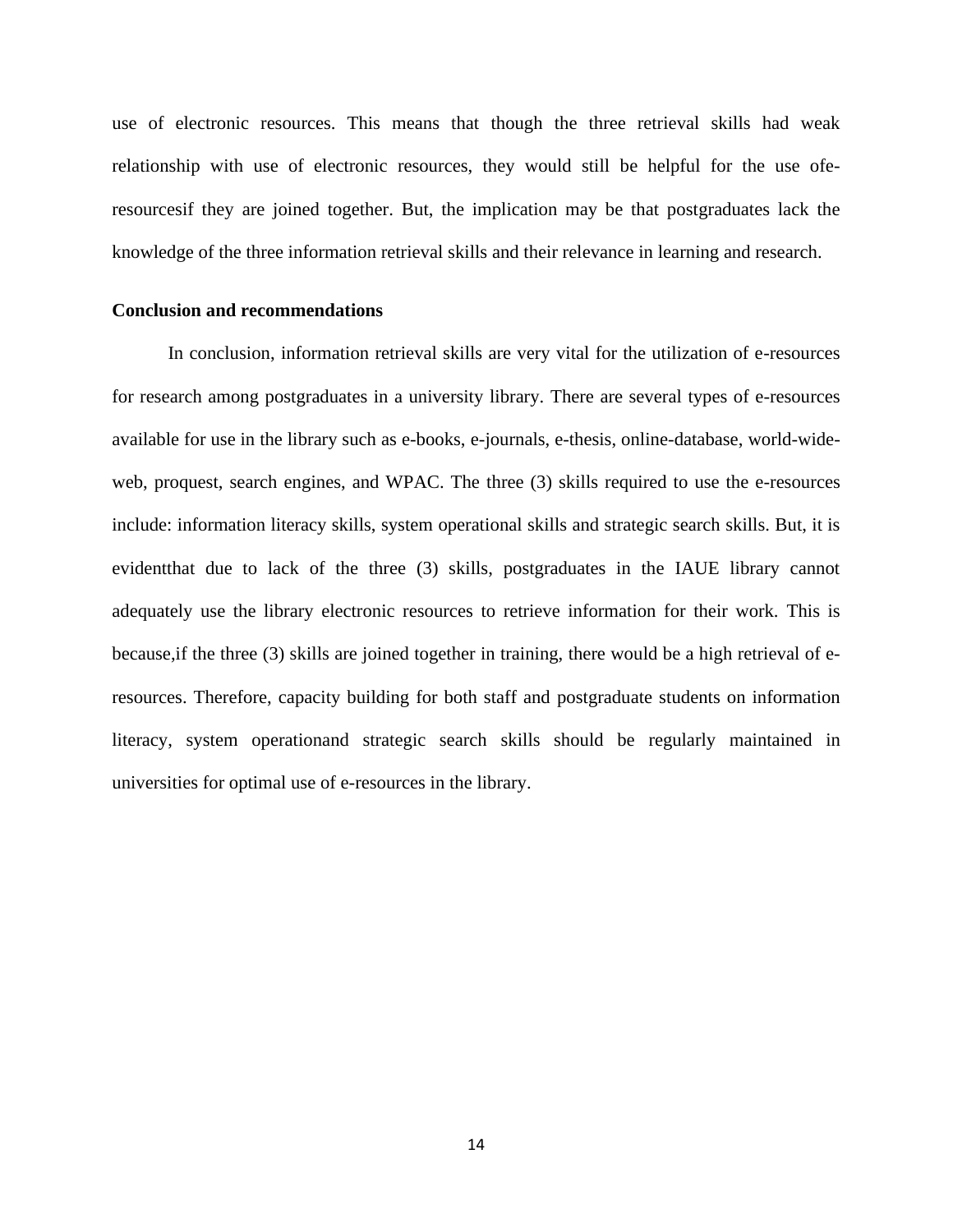## **References**

- Abubakar, D. &Adetimirin, A. (2015).Influence of Computer Literacy on Postgraduates' Use of E-Resources in Nigeria University Libraries.*Library Philosophy and Practice (ejournal),*2321.<http://digitalcommons.unl.edu/libphilprac/1207>
- Adekannbi, J. O. (2016). Factors Predicting Retrieval Skills among Undergraduates of Nigerian Universities.*Asian Journal of Information Science and Technology, 6*(2), 13-19
- Adesanya, O. (2002). *The Impact of Information Technology on Information Dissemination*. In: Madu, E and Dirisu, B. (eds.) Information Science and Technology for Library Schools in Africa. Ibadan: Evi-Coleman, 10-24.
- Afebende, G.B. &Nna-Etuk, G.M. (2019).Information retrieval tools and utilization of library resources by undergraduate students in federal universities in south-south zone, Nigeria*. International Journal of Library and Information Science Studies*, 5(2), 36-44.
- Aina, L. (2004). *Library and Information Science Text for Africa*.Third World Information Services.
- Ani, O.E. &Ahiauzu, B. (2008).Towards Effective Development of Electronic Information Resources in Nigerian University Libraries.*Library Management, 29*(6/7), 504-514.
- Chu, S.K. & Law .N. (2008).The Development of Information Search Expertise of Research Students.*Journal of Librarianship and Information Science, 40,*165-177.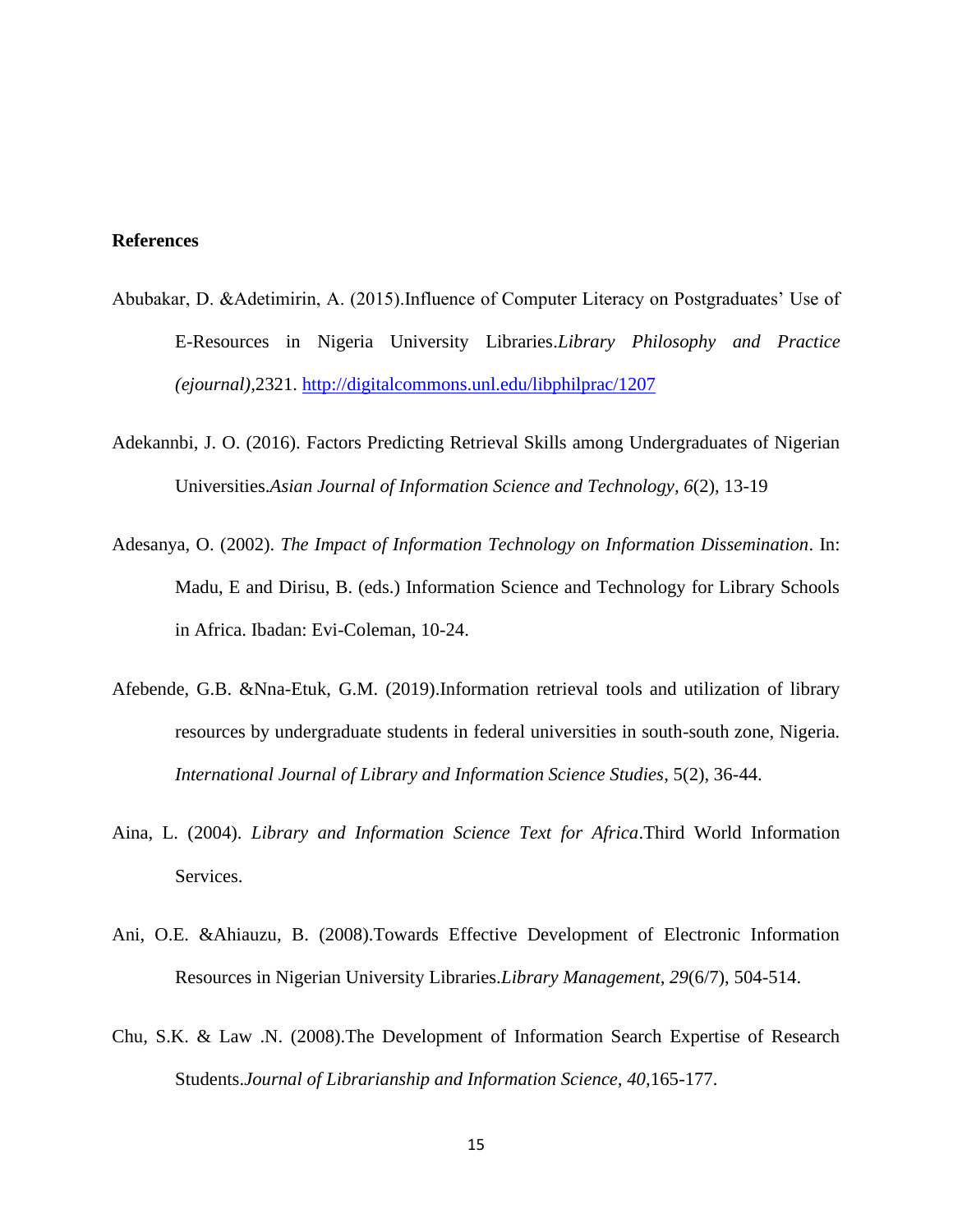- Daramola, C.F. (2016). Perception and Utilization of Electronic Resources by Undergraduate Students: The Case of the Federal University of Technology Library, Akure. University Library, Federal University of Technology, Akure.*American Journal of Educational Research, 4*(5), 336-370.
- Echem, M. &Udo-Anyanwu, A.J. (2018).Information Retrieval Tools and Library Physical Environment as Correlates of Library Utilization by Students in Rivers State University Library, Nigeria.*Library Philosophy and Practice (e-journal)*. http;//digitalcommons.unl.edu/libphilprac/1772
- Ekenna, M. &Iyabo, M. (2013).Information Retrieval Skills and Use of Library Electronic Resources by University Undergraduates in Nigeria.*Information and Knowledge Management, 3*(9), 6-14.
- Fordjour, R., Bad, E.E. &Adjei, E.( September 19<sup>th</sup> -23th, 2010). *The Prospects and Challenges of Information Retrieval by University Students: A case study of Post Graduate Students of the University of Ghana, Legon*. [Paper presentation], presented at the Joint 3rd African Association of Agricultural Economists (AAAE) and 48th Agricultural Economists Association of South Africa (AEASA) Conference, Cape Town, South Africa.
- [Kinengyere,](https://www.researchgate.net/profile/Alison-Kinengyere) A. B. (2007). The effect of information literacy on the utilization of electronic information resources in selected academic and research institutions in Uganda.*[The](https://www.researchgate.net/journal/The-Electronic-Library-0264-0473) [Electronic](https://www.researchgate.net/journal/The-Electronic-Library-0264-0473) Library, 25*(3), 328-341.